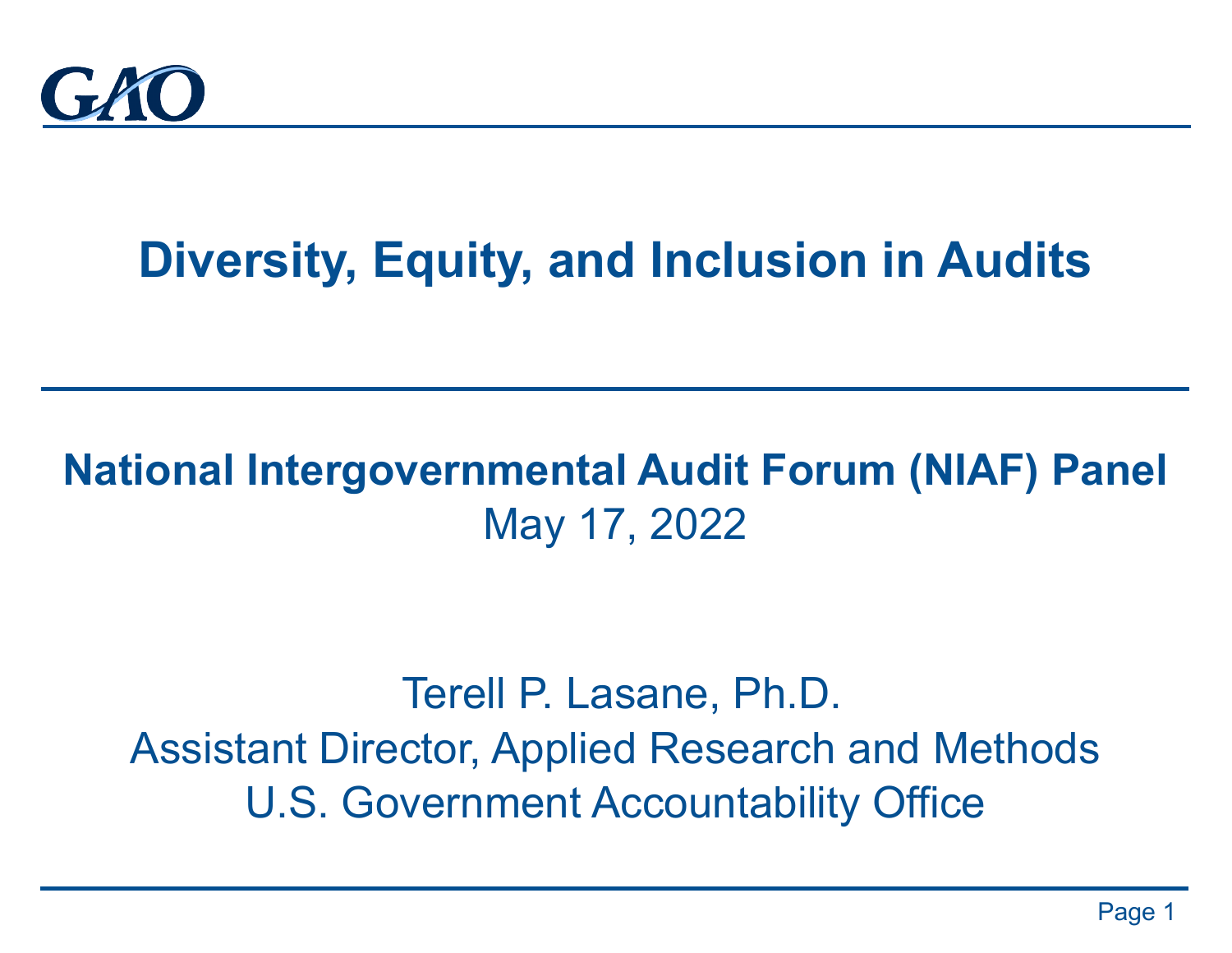

# **Agenda**

- Introduction to US GAO and How Equity has been addressed
- Equity As a Pillar of Government Auditing Standards
- Recent Work on Justice, Equity, Diversity and Inclusion (JEDI) in GAO Audit Work
- GAO's Continuous Improvement Commitment
- The Emerging Risk Taskforce
- Defining and Identifying Social Equity in Government Programs
- Examples of JEDI Issues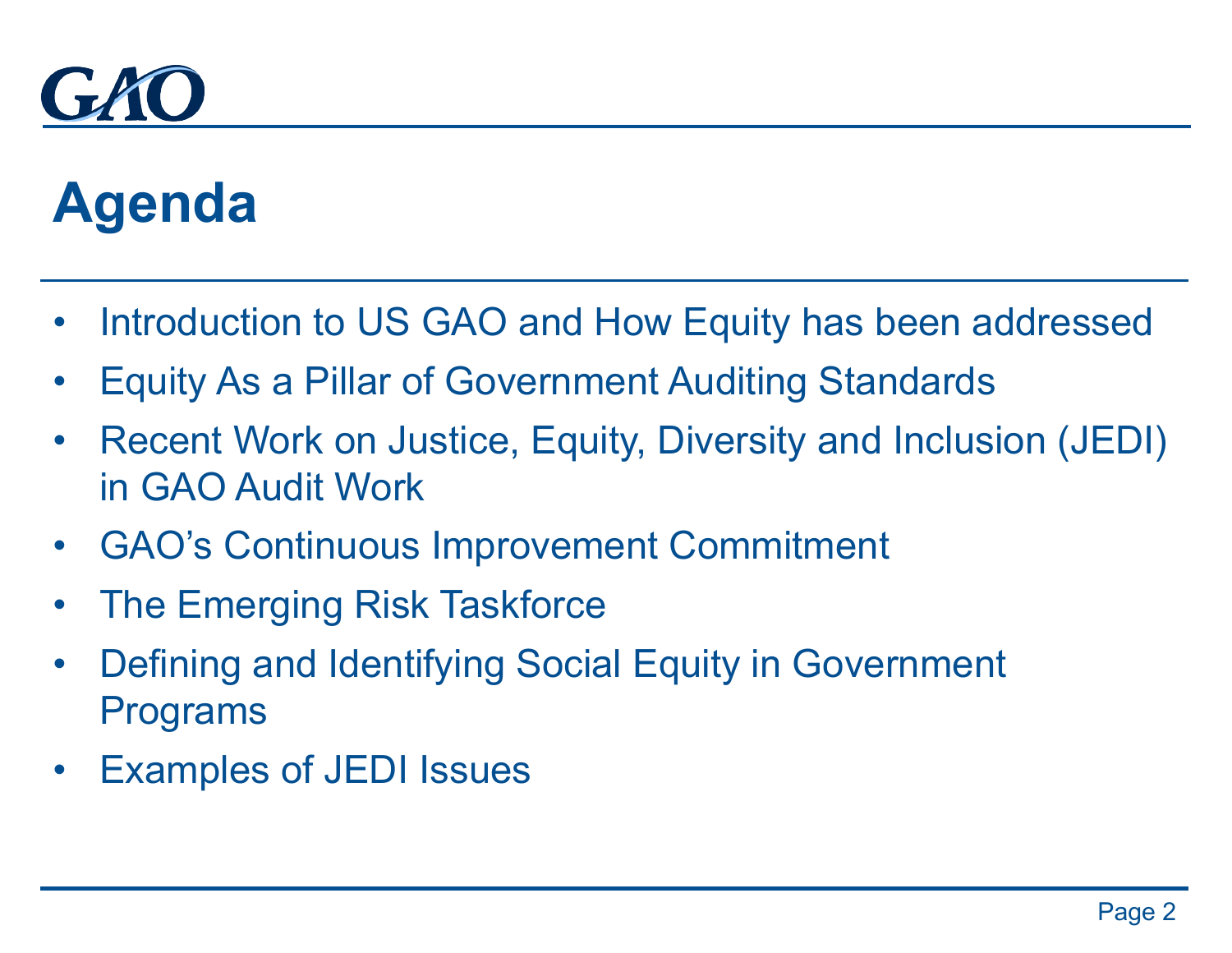

## **What's New at GAO**

- Equity issues are not new to GAO. However we are seeing more work, including direct questions requiring rigorous inquiry
- Seizing opportunities to enhance conclusion and external validity
- Scanning for missed opportunities
- Emphasizing mindfulness in staffing and outreach (ensuring the right people are at the table)
- Competence is more than technical and subject matter proficiency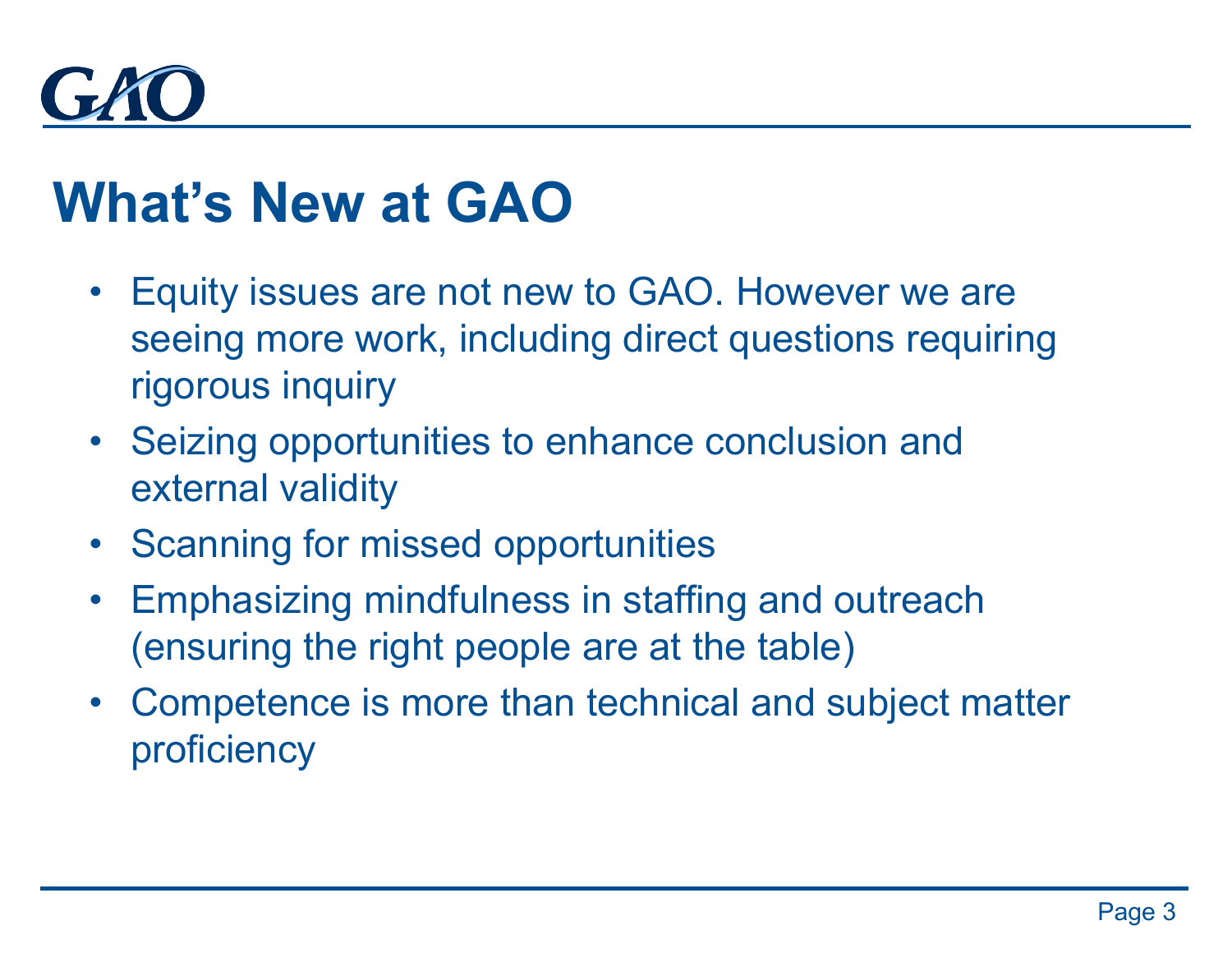

# **Equity is one of the five pillars of good government.**



The introductory chapter of Government Auditing Standards (GAGAS) outlines five concepts describing how public officials are to provide functions and services:

- effectively,
- efficiently,
- economically,
- ethically, and
- **equitably**. 1

1GAO, *Government Auditing Standards: 2018 Revision*, GAO-21-368G (Washington, D.C.: April 2021).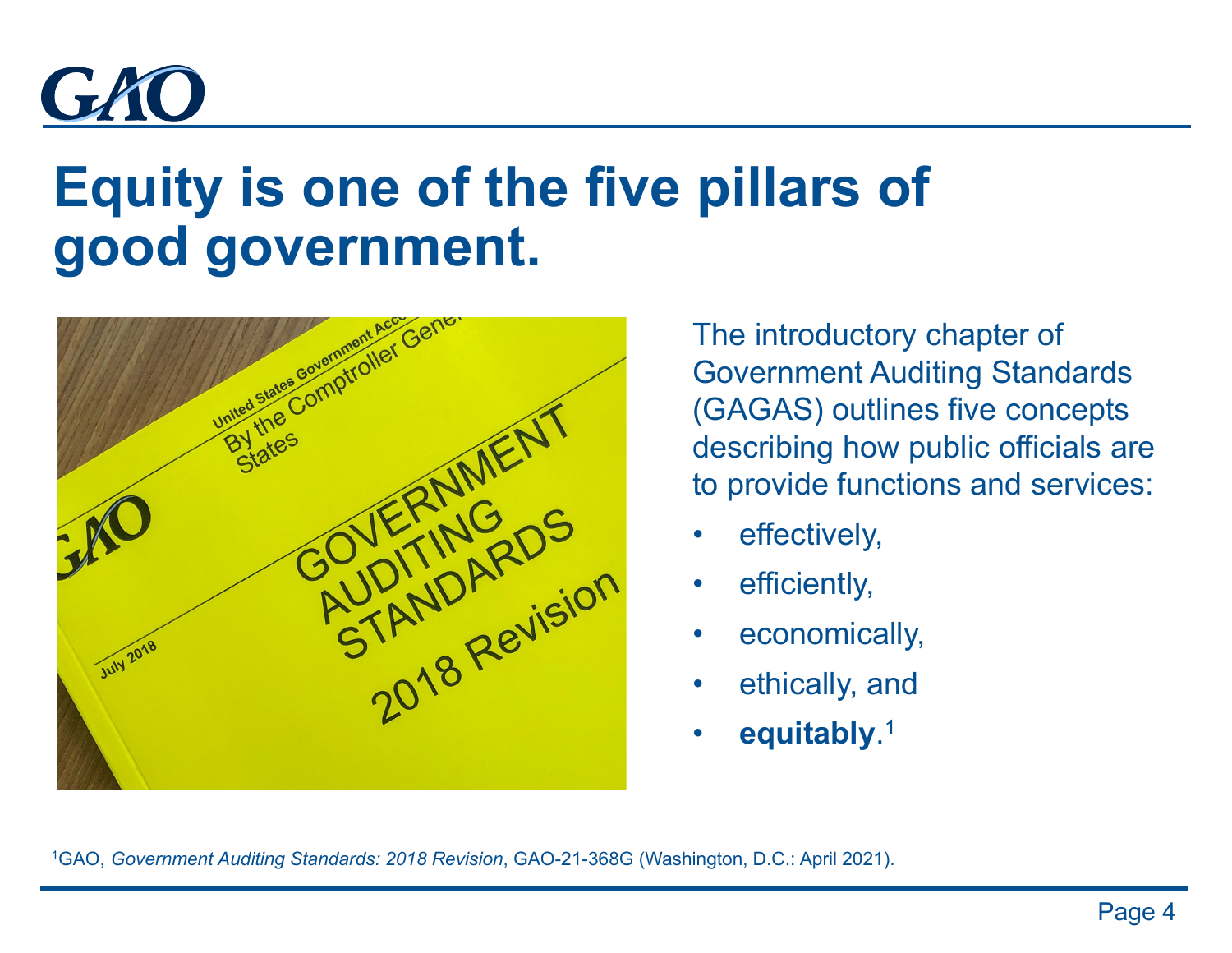

# **GAO work on justice, equity, diversity, and inclusion issues**

Since the 1970s, GAO has provided Congress with analysis of racial inequalities in a variety of areas:

- **education**
- voting rights
- equal employment
- racial profiling
- representation in the Census
- access to capital and housing
- health care
- military

GAO also has large bodies of work on women and gender in public policy and on issues related to civil rights and equal protection under the law in matters of age, race, gender, and disability, including representation and discrimination in the workplace.

[See https://www.gao.gov/race-america, https://www.gao.gov/women-and-gender](https://www.gao.gov/women-and-gender-public-policy)public-policy, and [https://www.gao.gov/topics/equal-opportunity.](https://www.gao.gov/topics/equal-opportunity)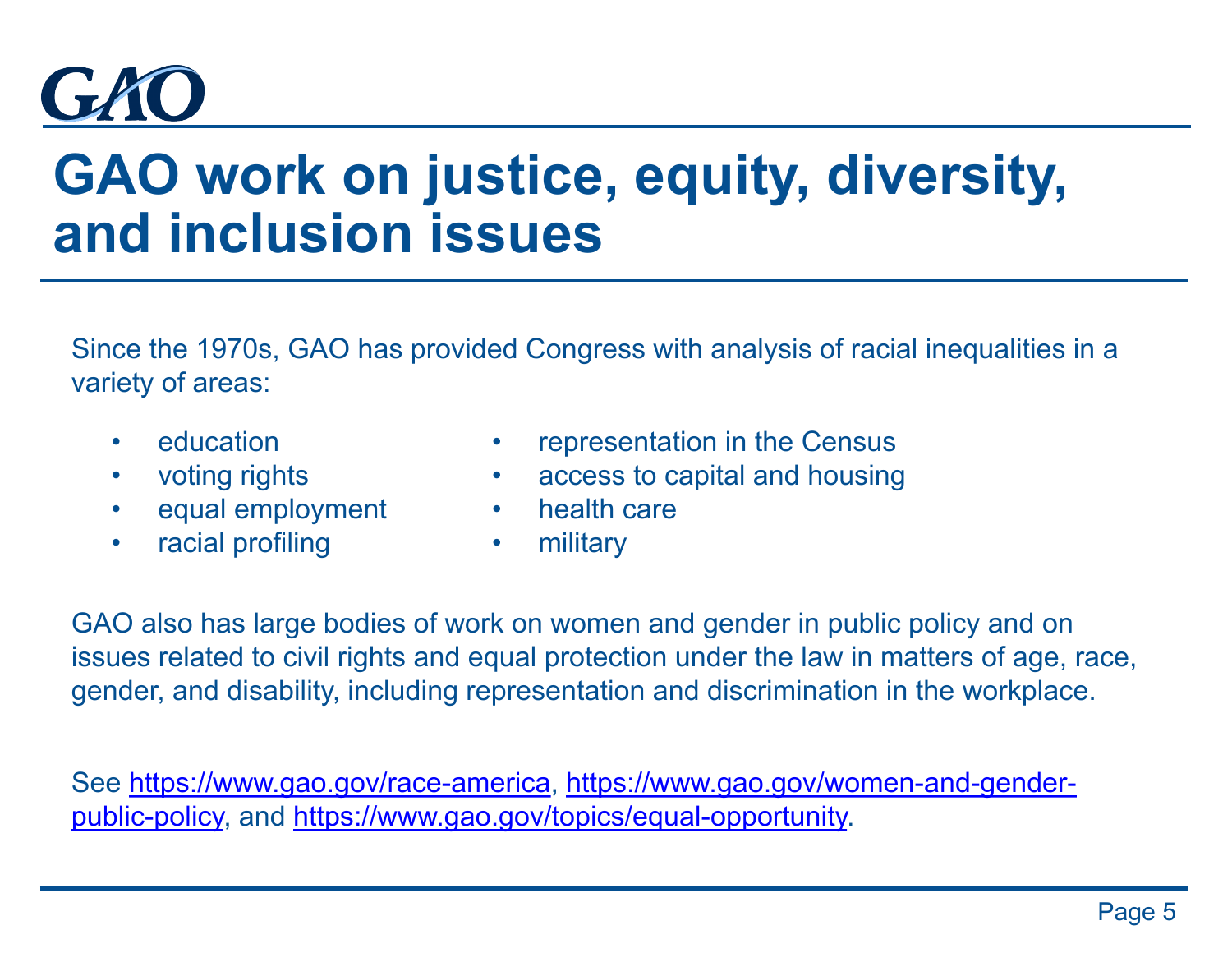

### **GAO-20-237 State Department: Additional Steps Are Needed to Identify Potential Barriers to Diversity**

- State's workforce has grown more diverse, but racial and ethnic minorities are still underrepresented, particularly in the senior ranks.
- Promotion likelihoods differ by race and ethnicity and by gender.
- Certain differences in promotion likelihoods persisted even among people with similar characteristics, such as education, occupation, and years of federal service.
- GAO recommended that State examine longstanding issues contributing to lack of workforce diversity and improve efforts to address barriers to equal opportunity.

**Relative Differences in Promotion Rates and Adjusted Promotion Odds for Racial or Ethnic Minorities Compared with Whites in the Department of State's Civil Service, Fiscal Years 2002-2018**



Results not statistically significant at the 95 percent confidence level

Relative difference in promotion rate among racial or ethnic minorities (descriptive)

Relative difference in odds of promotion among racial or ethnic minorities (adjusted)

Legend: GS = General Schedule, NS = not statistically significant at the 95 percent confidence level, S = statistically significant result.

Source: GAO analysis of Department of State data. | GAO-20-237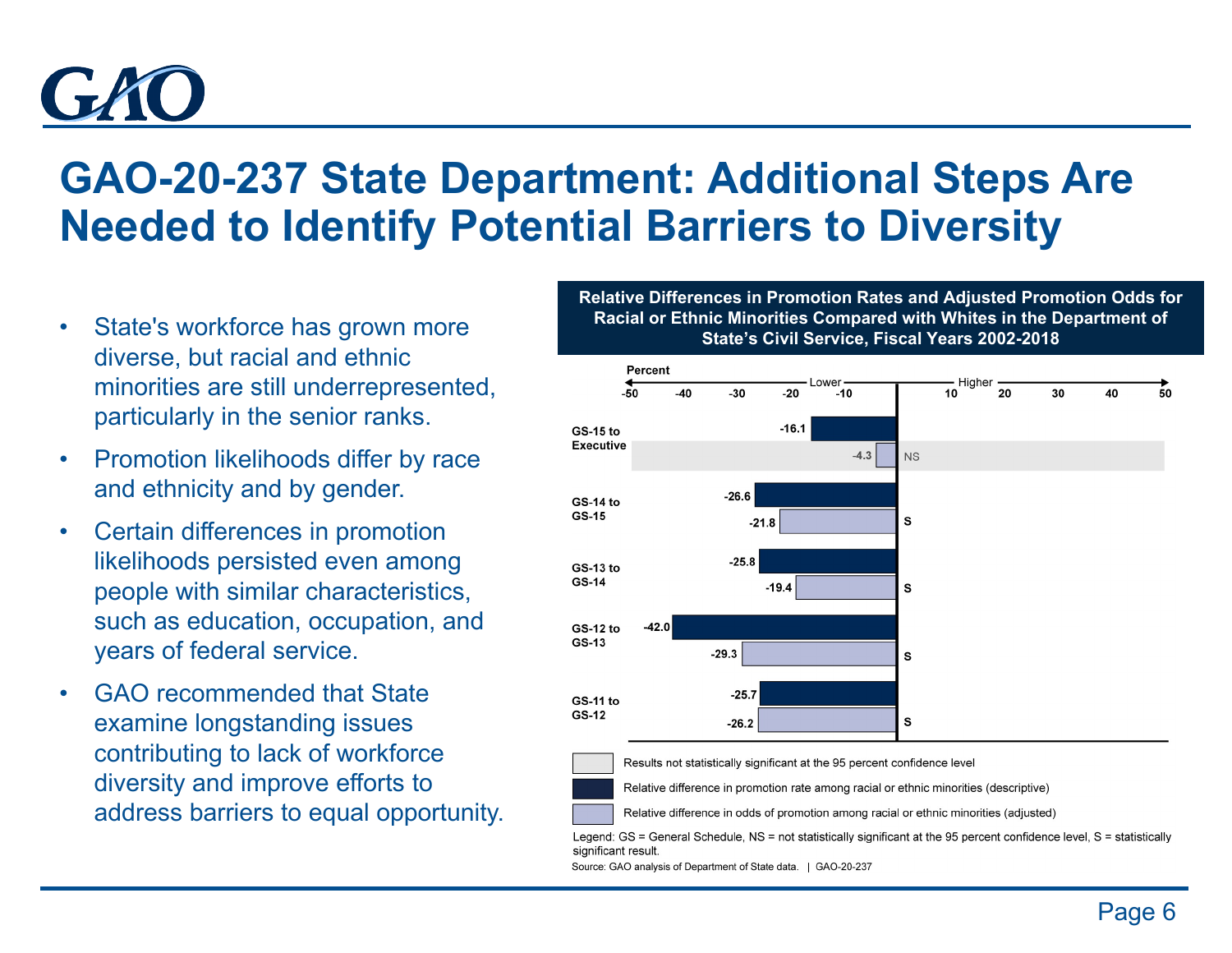# $GLM$

### **GAO-21-67 Gender Pay Differences: The Pay Gap for Federal Workers Has Continued to Narrow, but Better Quality Data on Promotions Are Needed**

- The gender pay gap in the federal workforce has decreased since 1999, but has not yet closed.
- The pay gap is greater for certain groups of women, including Hispanics/Latinas, Blacks, and American Indians or Alaska Natives.
- OPM and EEOC analyze agencies' pay gap data and help them address the pay gap, but the EEOC's data is often incomplete. For example, data on promotions does not always designate gender, race, or ethnicity. GAO recommended that the EEOC take steps to improve the quality of its data.

**Pay Gap between Men and Women in the Federal Workplace, in Cents on the Dollar, 1999 through 2017**



Source: GAO analysis of the Office of Personnel Management's Enterprise Human Resources Integration data. | GAO-21-67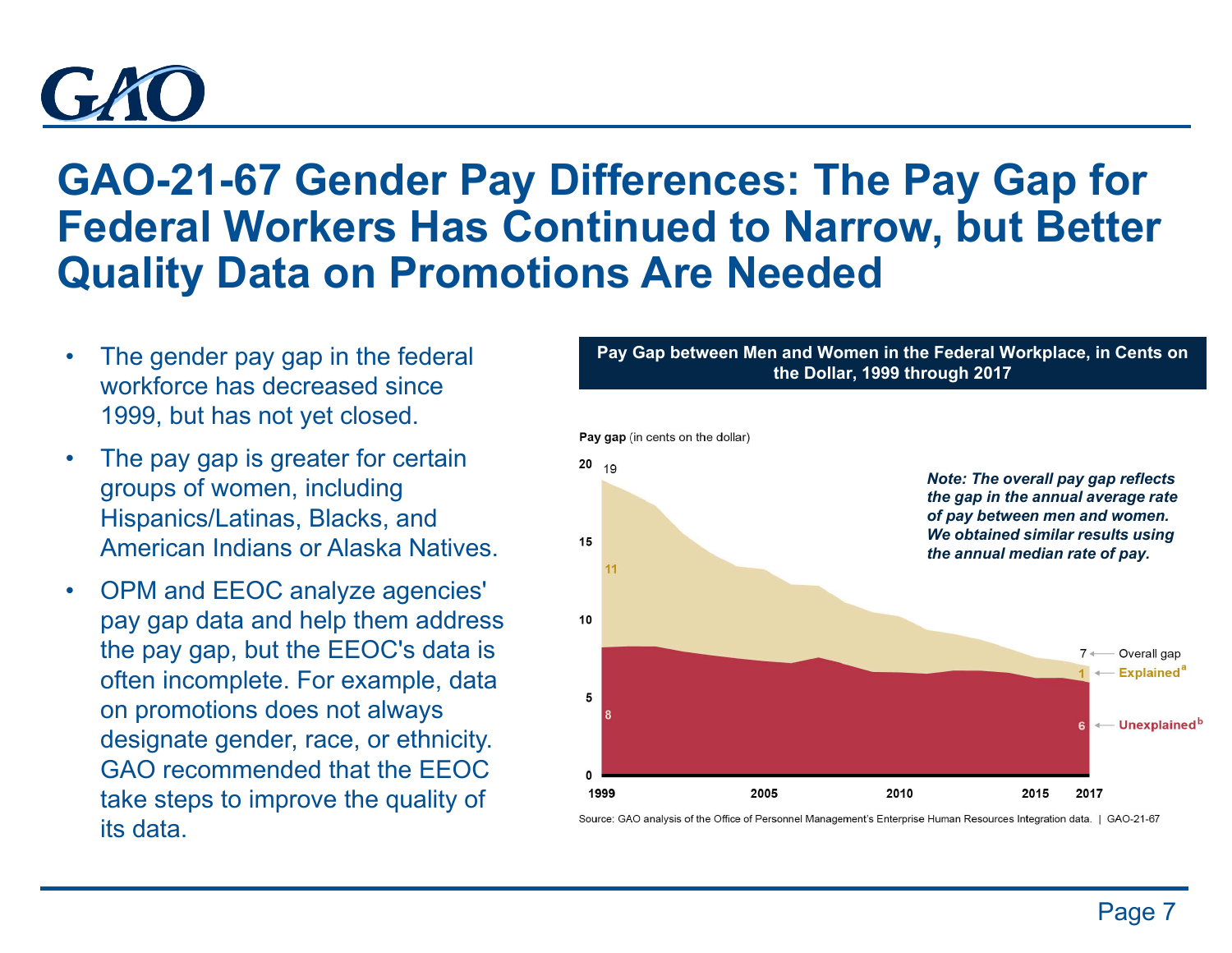

## **Justice, Equity, Diversity and Inclusion (JEDI) Issues in GAO Audit Work**

- Access for Disabled Persons
- Bank Board Diversity
- Detention of Pregnant Women
- Disproportionate Discipline by Race
- Elderly Caregiver Resources
- Facial Recognition Accuracy
- Financial Services Management **Diversity**
- Funding to High Poverty Areas
- Gender Differences Cost of **Products**
- **Maternal Mortality Childbirth**
- Military Justice
- Minority Technology Fields
- Native American Delinquency
- NIH Biomedical Research Diversity
- Nutritional Needs of Elderly
- Outreach to Socially Disadvantaged **Groups**
- Promotion Outcomes Minorities
- School Shooting Victims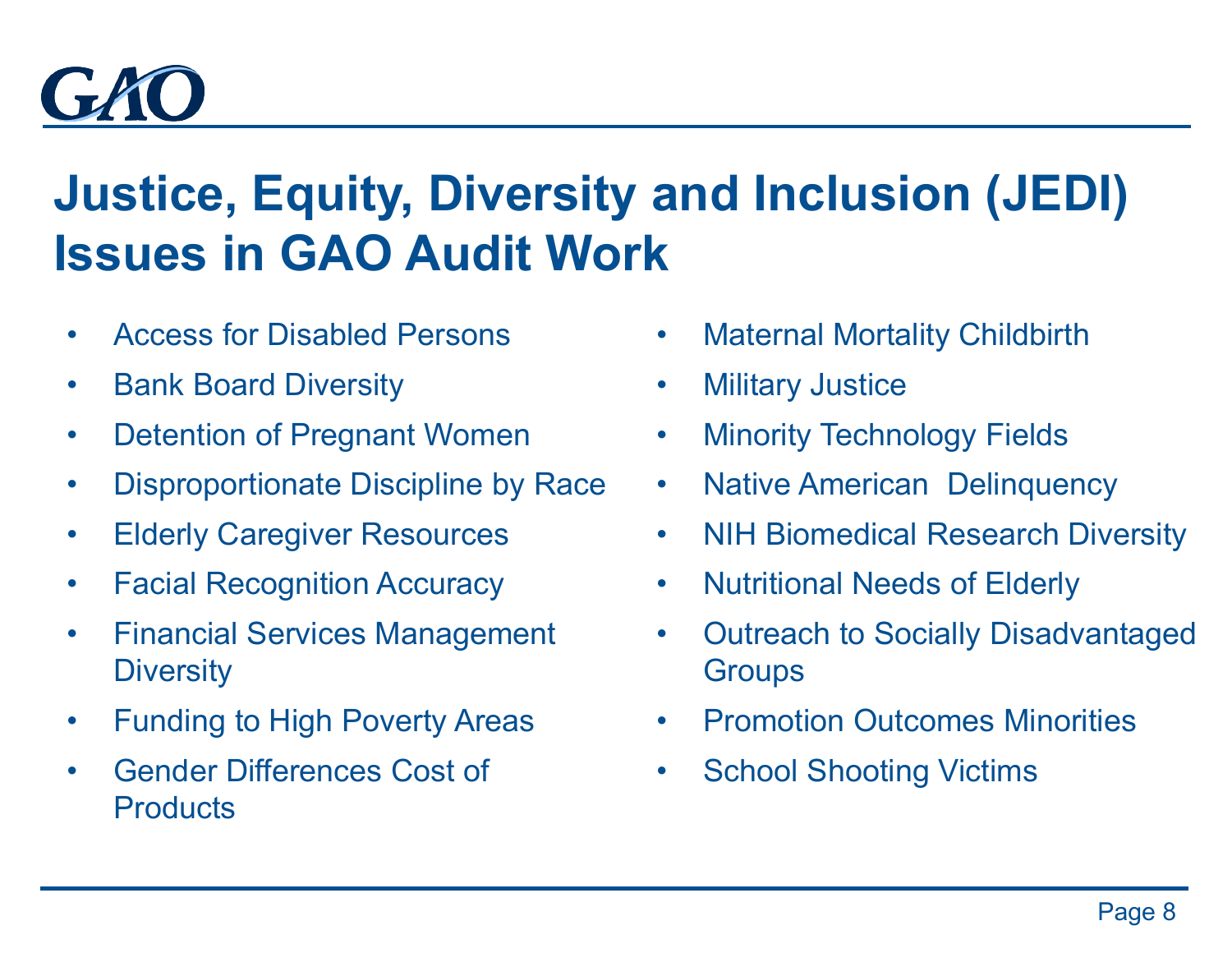

# **Reports Released in 2022**

- [GAO-22-104045 MISSING OR MURDERED INDIGENOUS WOMEN: New Efforts Are Underway but](http://www.gao.gov/products/gao-22-104045)  Opportunities Exist to Improve the Federal Response
- [GAO-22-104066 MILITARY HAZING: DOD Should Address Data Reporting Deficiencies, Training Limitations,](http://www.gao.gov/products/gao-22-104066)  and Personnel Shortfalls
- [GAO-22-104341 K-12 EDUCATION: Students' Experiences with Bullying, Hate Speech, Hate Crimes, and](http://www.gao.gov/products/gao-22-104341)  Victimization in Schools
- [GAO-22-104380 MORTGAGE LENDING: Use of Alternative Data Is Limited but Has Potential Benefits](http://www.gao.gov/products/gao-22-104380)
- [GAO-22-104452 DISASTER RECOVERY: Better Data Are Needed to Ensure HUD Block Grant Funds Reach](http://www.gao.gov/products/gao-22-104452)  Vulnerable Populations
- [GAO-22-104456 LAW ENFORCEMENT: DOJ Can Improve Publication of Use of Force Data and Oversight of](http://www.gao.gov/products/gao-22-104456)  Excessive Force Allegations
- [GAO-22-104606 DISASTER RECOVERY: School Districts in Socially Vulnerable Communities Faced](http://www.gao.gov/products/gao-22-104606) Heightened Challenges after Recent Natural Disasters
- [GAO-22-104618 MEDICARE: Information on the Transition to Alternative Payment Models by Providers in](http://www.gao.gov/products/gao-22-104618) Rural, Health Professional Shortage, or Underserved Areas
- [GAO-22-105079 COVID-19: Federal Efforts to Provide Vaccines to Racial and Ethnic Groups](https://www.gao.gov/products/gao-22-105079)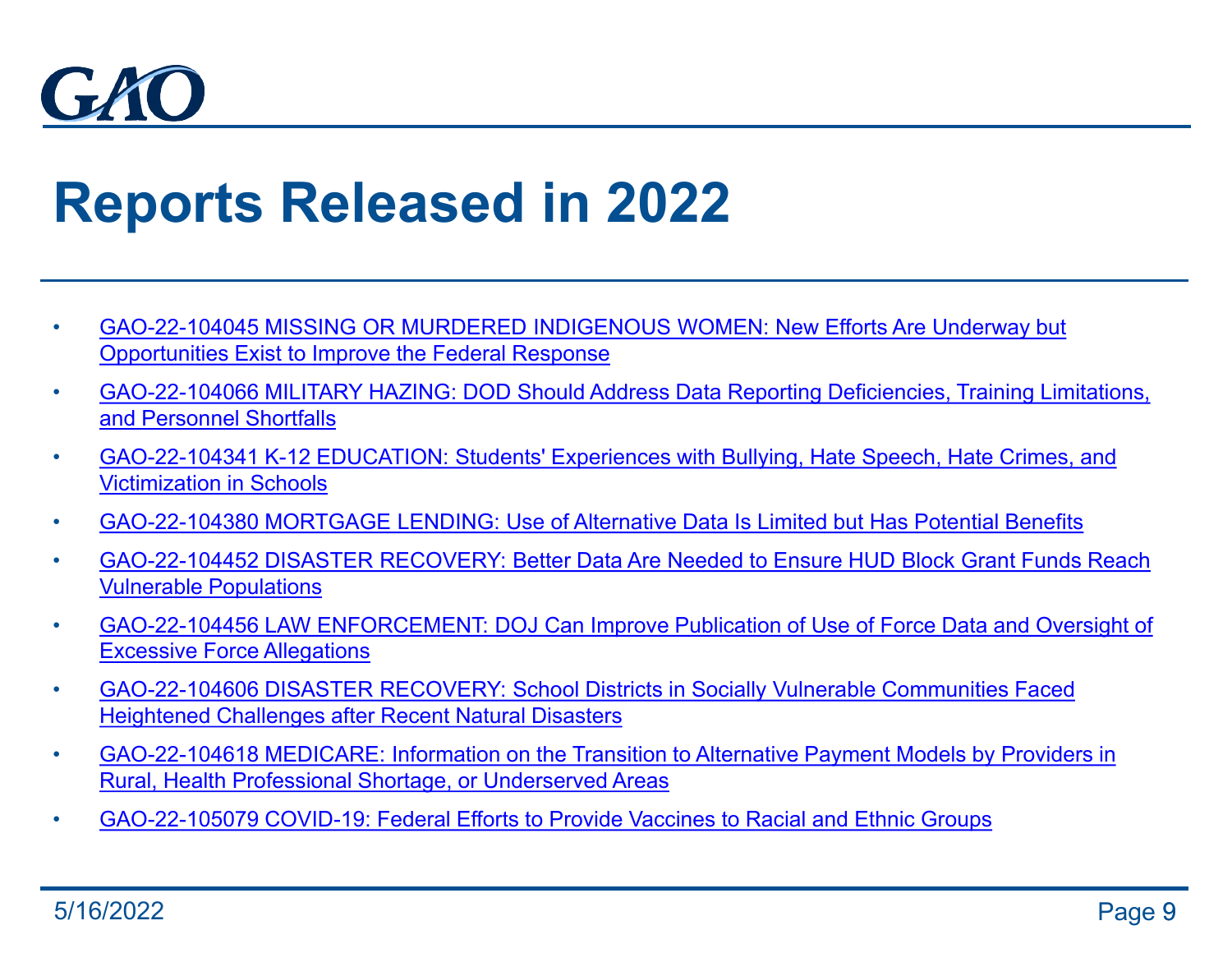

## **What More Can We Do? The Emerging Risk Taskforce (ERT)**

- Senior Leaders questioned about how JEDI issues have entered their work
- Applied Research and Methods Team as the centralized location to coordinate the efforts
- Identify opportunities for improvement
- The conversations pointed to a need for more tools to address these issues
- The Emerging Risk Taskforce (ERT) was formed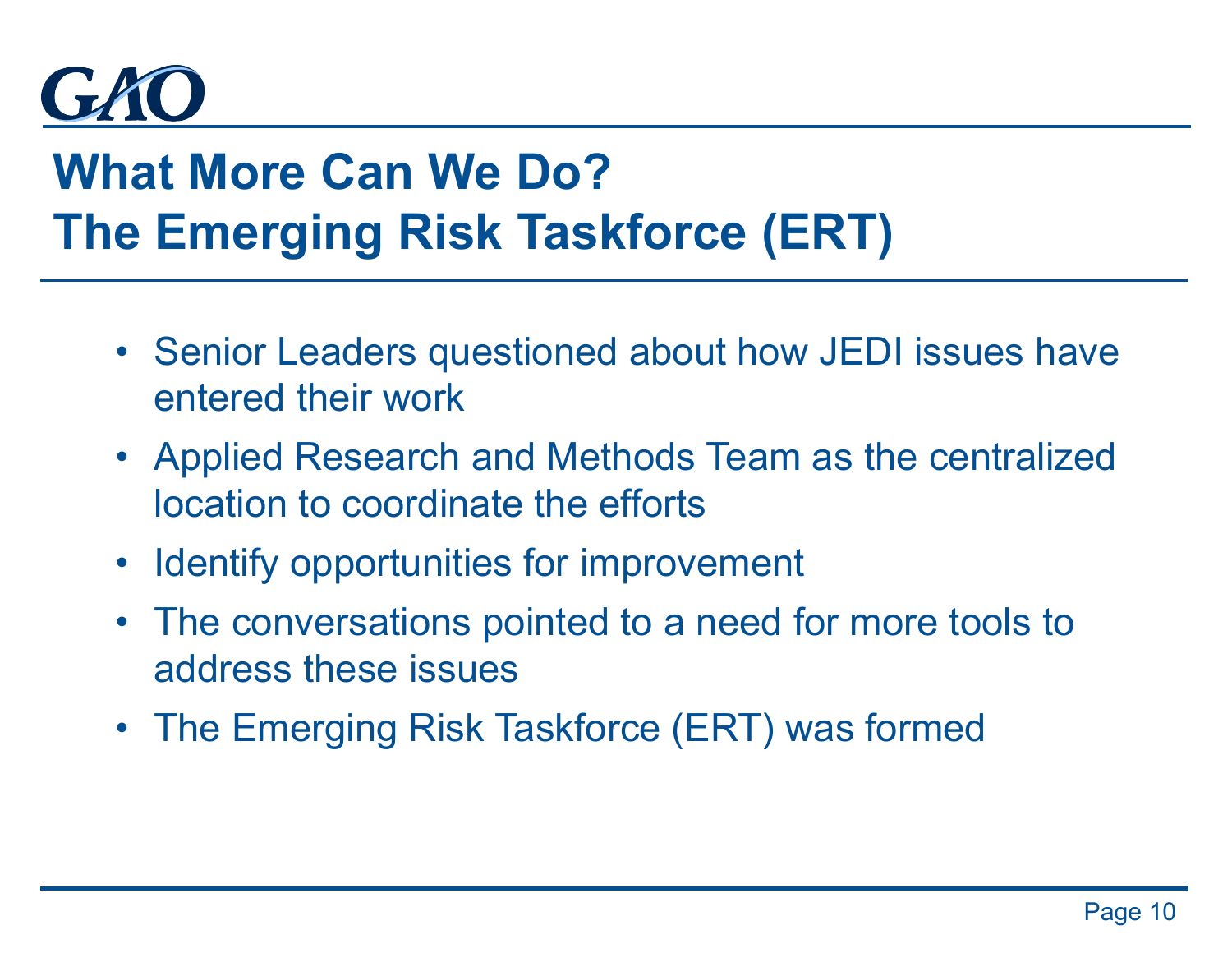

# **Notable Observations from GAO Leaders**

- Responsiveness to Congressional Requesters
- Data Challenges
- Political Sensitivities
- Technical Expertise
- Diverse Teams
- Different Forms of Diversity
- Coordination with Diversity and Inclusion, EEOC, Civil Rights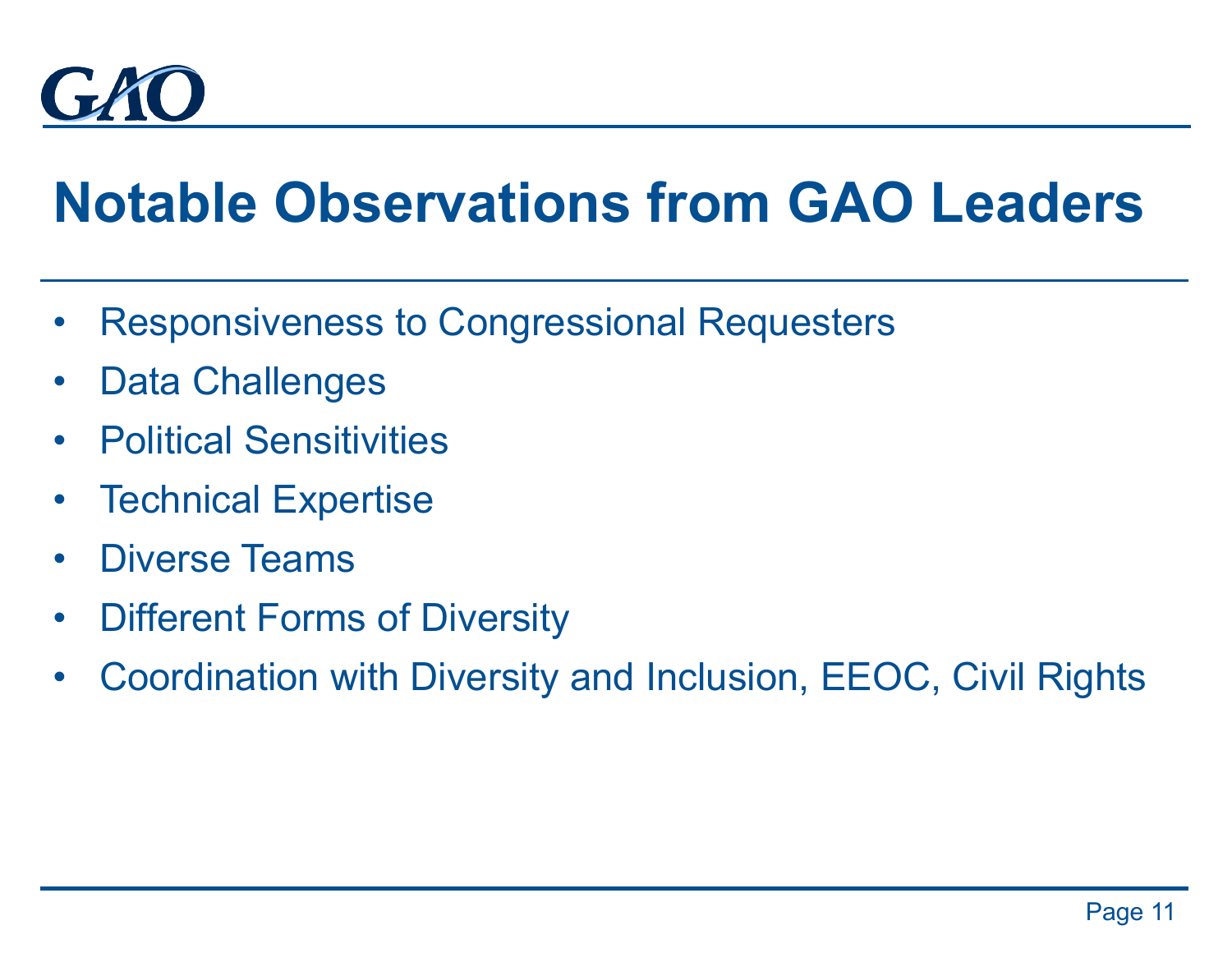

# **JEDI Framework: The Four "Rights"**

- Right Questions
- Right People
- Right Methods
- Right Understanding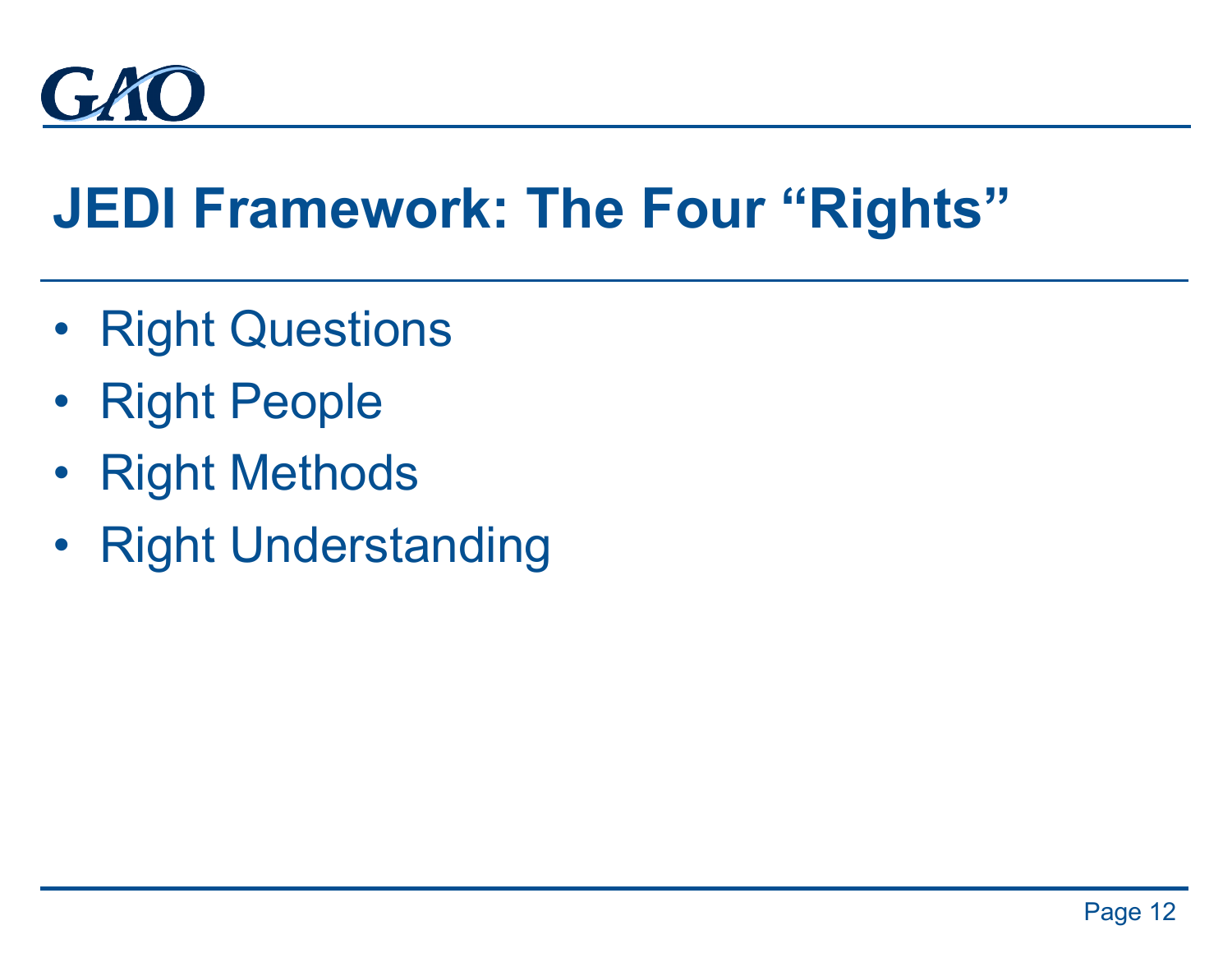

### **GAO is using multiple methods to help engagement teams identify and examine JEDI issues**

#### **Internal website**

- Central location for resources for examining JEDI issues in engagements
- Content includes tools, tip-sheets, and guides; relevant GAO reports; recordings and slides from past presentations, other material

#### **Seminar series**

- Quarterly presentations by internal and external experts
- Applications of specific methods to examining JEDI issues

#### **Written tools and tipsheets**

- Defining and identifying social equity in government programs
- Designing engagements to consider equity
- Overview of methodological challenges and considerations

#### **First Look service**

- Early review of certain complex requests by specialists in economics, statistics, survey methods, library sciences, and others
- Summarize what is known about the issues
- Identify potential methods, information sources, staff, and resource needs for examining the issues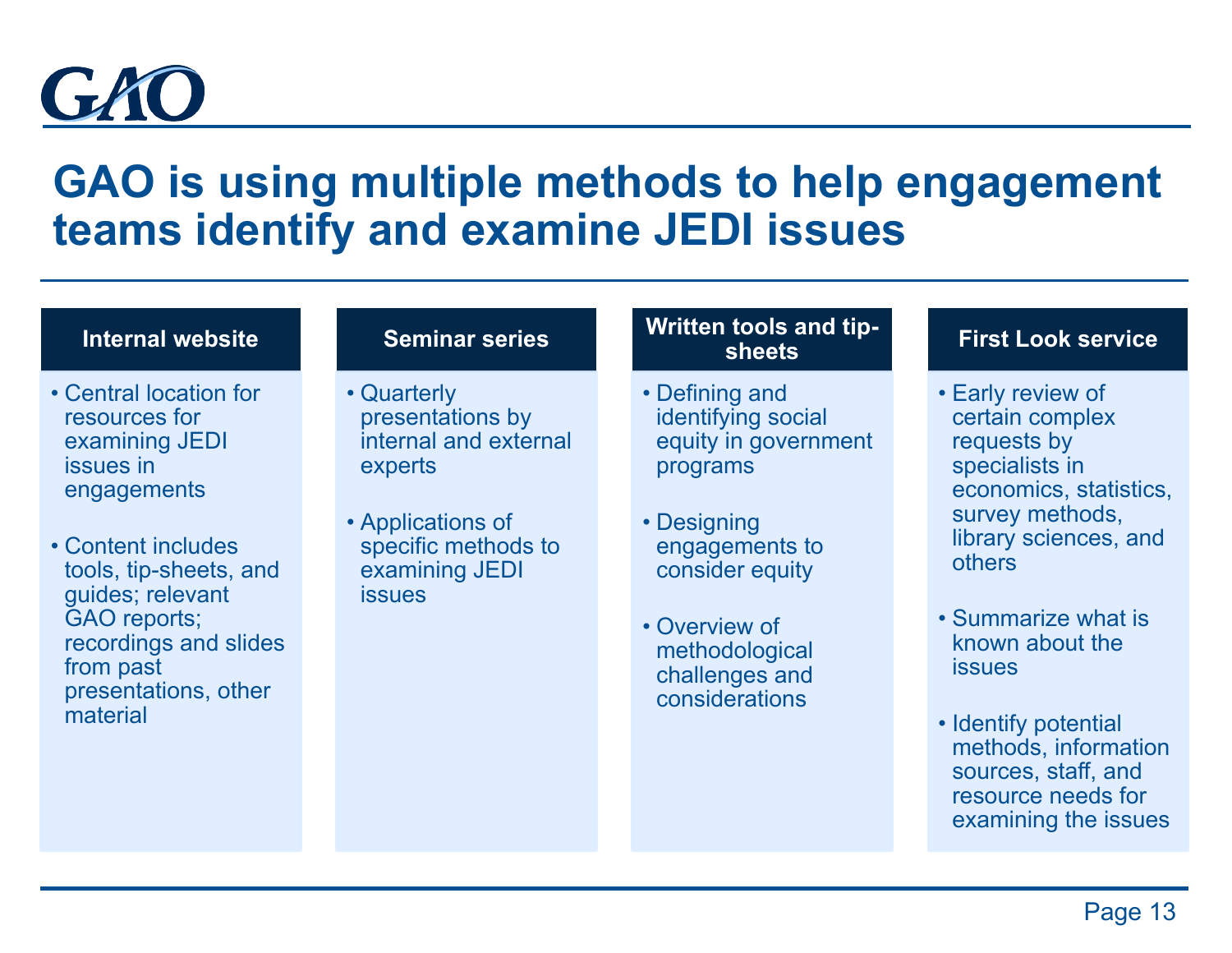

### **Defining and identifying social equity in government programs\***

| <b>Social equity element</b> |                                                                                                                                                                                                                                                              |
|------------------------------|--------------------------------------------------------------------------------------------------------------------------------------------------------------------------------------------------------------------------------------------------------------|
| <b>Procedural fairness</b>   | Includes consideration of due process, equal protection, and fairness in the eligibility,<br>selection, and coverage of populations by specific government policies and programs                                                                             |
| <b>Process equity</b>        | Consideration of consistency in access to and implementation of government policies<br>and programs across impacted populations                                                                                                                              |
| <b>Distributional equity</b> | Consideration of equal access, targeted intervention, or other distributional commitment<br>of resources across populations to achieve fair results                                                                                                          |
| <b>Outcome disparities</b>   | Consideration of unfair differences that exist across populations that government policies<br>and programs may seek to address, that may persist despite these interventions, or<br>which may be created or exacerbated as a result of policies and programs |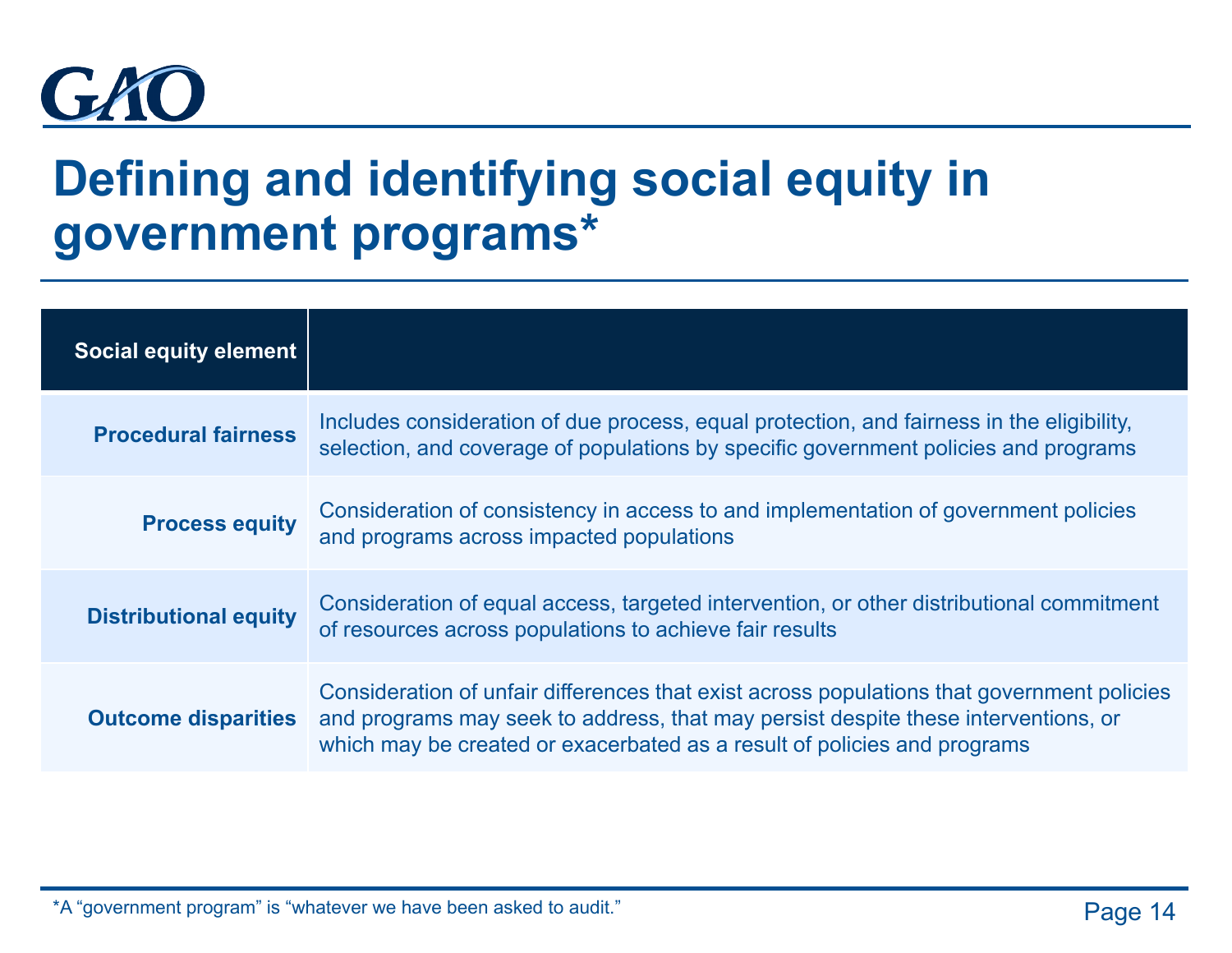

### **Questions to ask when designing an engagement to consider social equity**

### **Program**

- *(Procedural fairness***)** Do program goals and design--intentionally or unintentionally--focus on/target different populations?
- *(Process equity)* Do program implementation, management, or operations--intentionally or unintentionally--vary across groups?
- *(Distributional equity)* Do resource investments/allocations--intentionally or unintentionally--vary by group?
- *(Outcome disparity***)** Does the program, or could it, create, contribute to, mitigate, or solve disparities across groups?

### **Populations**

- What demographic groups is the program designed to serve? Which groups actually are served?
- Which protected classes, such as race, age, gender, disability may be relevant to the program?
- What other characteristics of groups (status, income, geography, etc.) are relevant?
- What do we know about eligibility for, access to, interaction with, and results from the program for groups?
- Are data or other evidence related to differences among the groups readily available?
- To what extent will we be able to obtain information, evidence, or perspectives from relevant groups?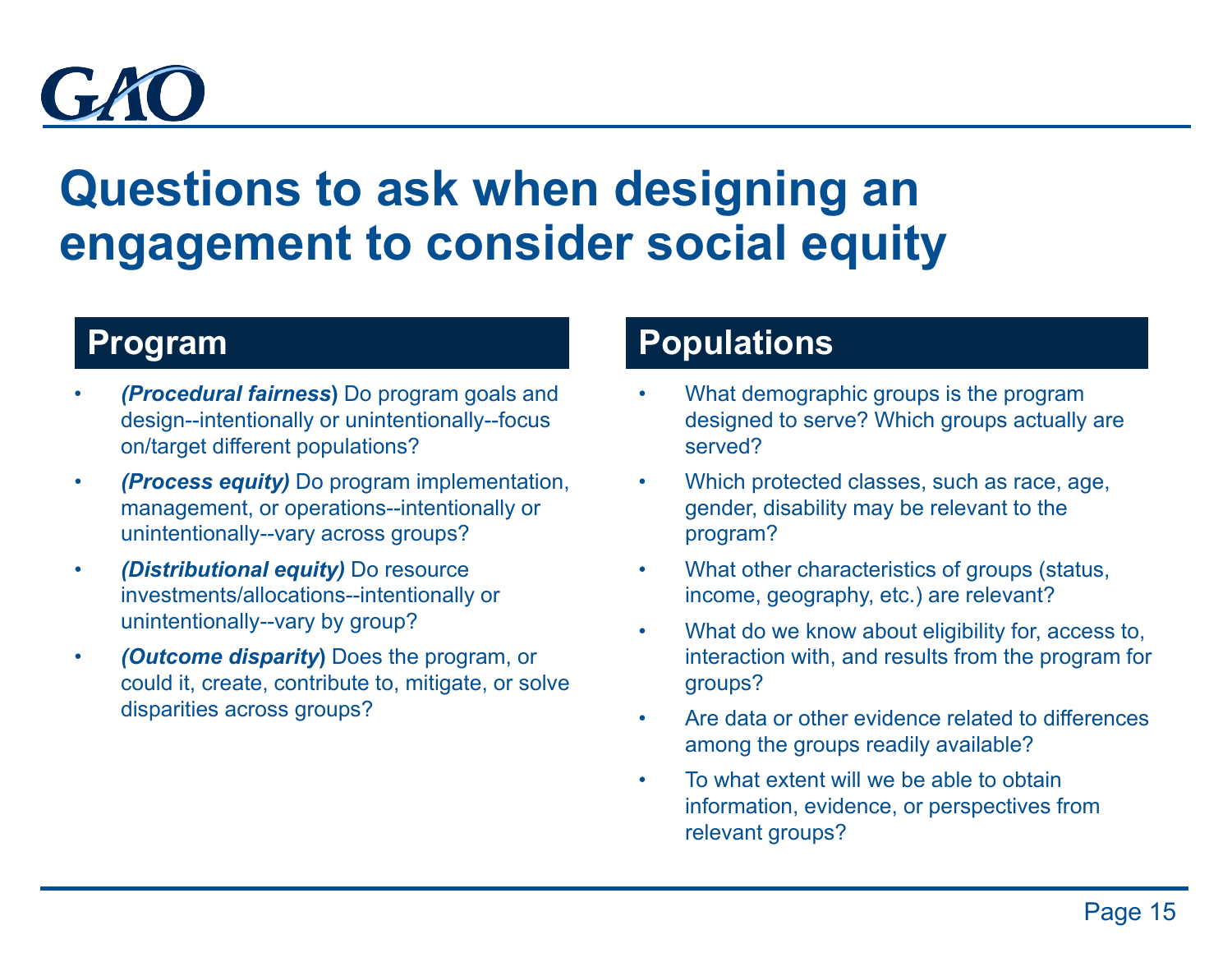

## **Methodological Challenges and Considerations for Teams Examining JEDI Issues**

*For example:*

- **Data availability and reliability**
	- Availability of variables measuring relevant characteristics
	- Access issues and privacy concerns
	- Sample sizes
	- Survey non-response bias
- **Analysis design**
	- "Bad controls" in regression models
	- Interpretation and limitations of quantitative analysis
	- Composition of focus groups